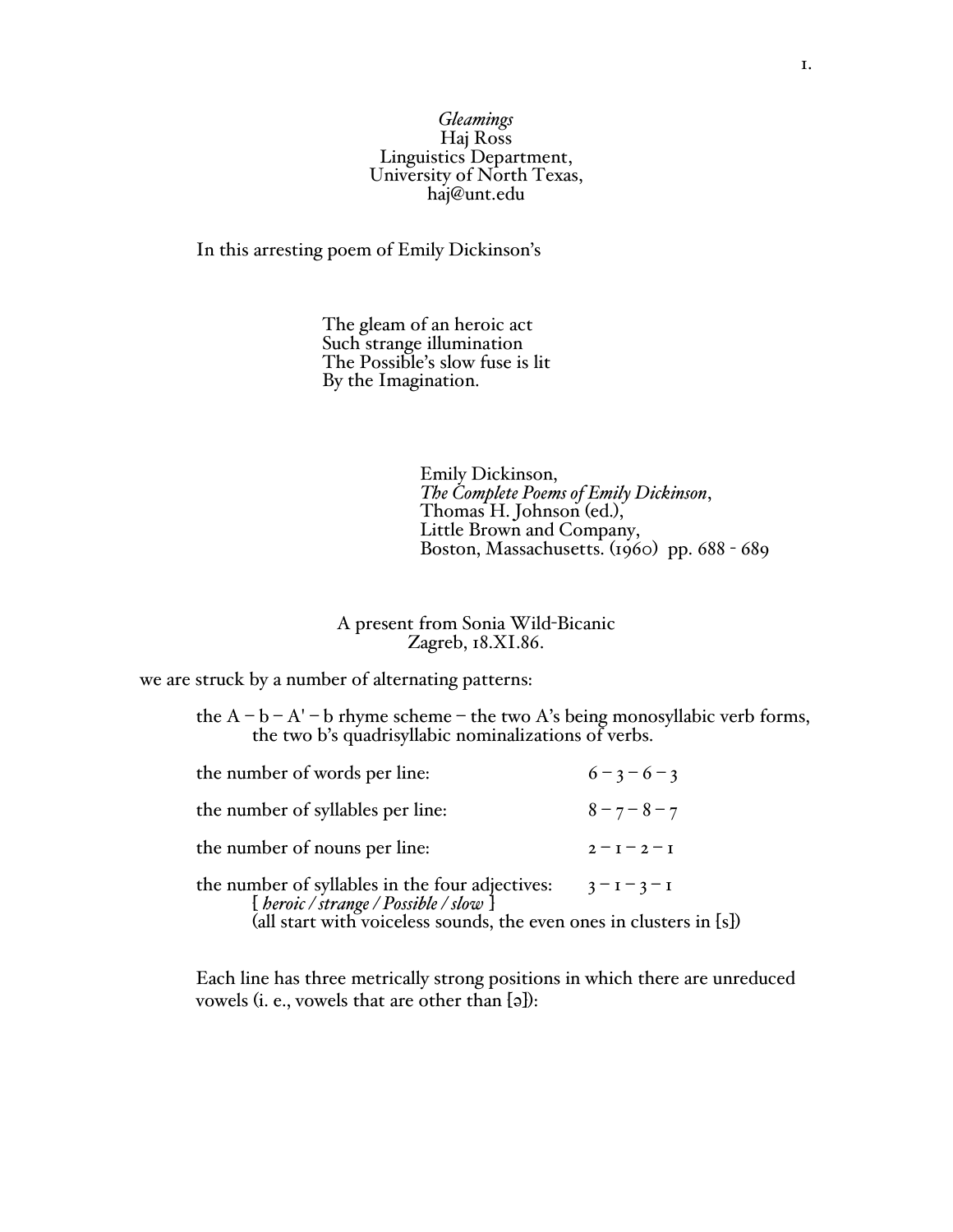| Line $I$ : | gliym                | $(\lceil \circ n \rceil)$ | row   | ækt |
|------------|----------------------|---------------------------|-------|-----|
| Line $2$ : | streynd <sub>3</sub> | luw                       | ney   |     |
| Line $3$ : | pas                  | ([bəlz])                  | fyuwz | lIt |
| Line $4$ : | diy                  | $\text{m}$ and $\text{m}$ | ney   |     |

In each line, the first and last unreduced vowels share something that the middle vowel has the opposite value of. In lines 1 and 2, the ends are front vowels, and the middle is a back vowel; and in lines 3 and 4, the middle vowel differs in tenseness from the two vowels on the ends.

What can alternation mean in poetese, the universal language of verbal art? What happens to our eyes, ears, minds, when we perceive a sequence like . . . abababababa . . .? Automatically, we segment: the Alternation Principle is

## *what repeats is an element*

We can do nothing but hear this into

. . . ab ab ab ab ab . . .

And lo! the "two" elements which looked so different before, they have swung into relationship, they have become instead parts of each other. They are beginning and end of something: *they have begun to fuse*.

But in our poem, with so many things fusing, via the Alternation Principle, we ask: what is Emily Dickinson wanting us to see her interconnected alwaysness of alternating pointing to? Beginning and ending of what?

The beginning is the ending: Imagination.

She has left one noun out, thereby making its presence more strongly felt than any amount of saying it would have. She uses metonymy: she gives us *fuse*, and we know – there is a bomb here. The Possible, infinitely combustible, explosive, limitlessly powerful – with this stuff, we can make all things, under three conditions: we must know where the fuse is, we must have patience, constancy, grit, for the fuse is a slow one. And thirdly, we must have Fire. Lastly and firstly, to achieve, to create, we need Mind, the essence of active mind: the Imagination.

And more strikingly, Emily Dickinson has left a verb unexpressed too: the verby line 3, which ends with the poem's only sounded verb, *lit*, is redolent with [s], [z], [l], and the lax high front vowel [I] - put 'em together and what've you got?

Bibbety Bobbety Boo! *sizzle*

This verb fails to be hidden most conspicuously in the syllable most phonetically called attention to - the last syllable of the astounding "noun" *the Possible's.* The first stressed syllable of the line, [pas], is riffed off of by this second stressed syllable: [bəlz], because of the dance linking voiced and unvoiced consonants, which we see in the  $\delta e$  *- [g]leam - beroi*[k] -  $\mathcal{R}[kt]$  of the first line, in which all of the consonants in the first four syllables are voiced, and all